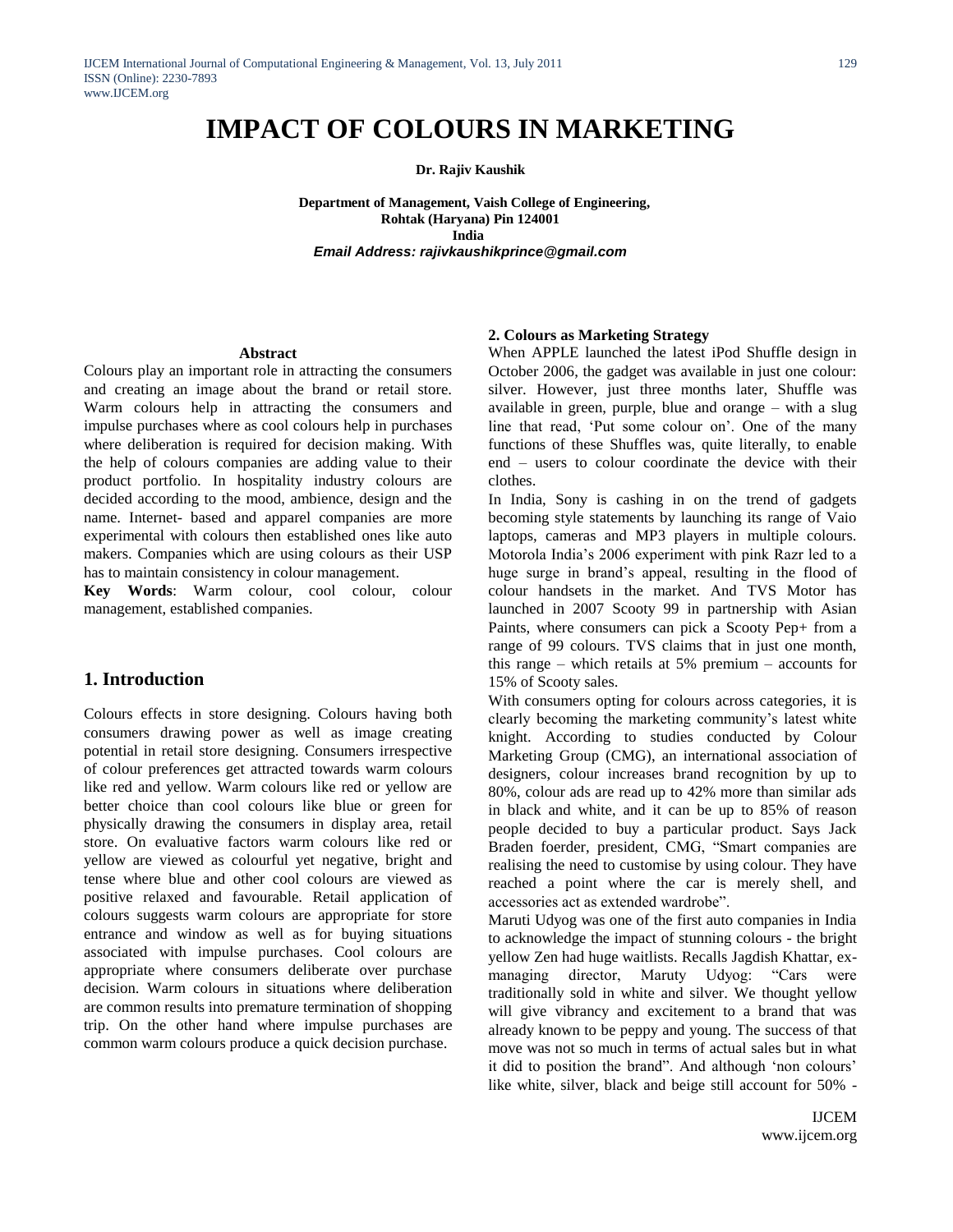70% of car sale in India, the shift in consumer taste is amply evident. Khattar revealed that today red, and not white, is the 'signature colour' for popular Maruti Swift, While the purple Zen Estilo, the red and 'sunrise copper' SX4, the red, yellow and Caribbean blue Alto, and the wine red Esteem are hugely in demand.

Acknowledging its growing importance in decision making process, marketers have begun investing significantly on gaining insights into just how colour plays on the human mind. When Whirlpool India launched a range of coloured home appliances in 2004, its aim was to gain leadership by adding value to an existing product portfolio. "Since people are in a dynamic market environment, it seemed a good time to introduce our global initiative of Colour, Finish and Material (CFM) to Asian consumer," explains Hari Nair, director, Whirlpool Global Consume Design, Asia. He avers that company is reaping benefit of strategy: " when we launch new colour, our market share increases by as much as it would have if we were to introduce a new product altogether.'

TVS Motor first introduced purple, orange and lavender Scootys as a part of its 'Splash Collection' in 2005 and 2006, backed the launch of the pink Scooty with high media spends. S.Sriniwas, GM marketing, TVS, admits that company never expected these colours to work so well. "Each colour we launched had an equal share in overall sales figure, and after we started selling pink, it contributed to 30% of sales," he says. It's this success that emboldened TVS to launch the Scooty 99 series in 30-40 Indian towns. "Initially, we were not sure which one would work. Now, pick any colour and it's seeing a huge off take – even the garish ones!" beams Sriniwas. Godrej Appliances, for its part, opted to increase the colour component when it decided to put the brand through a complete makeover. Godrej extensively used design and colour to target  $25 - 35$  year olds in an effort to move from the "my father"s brand" image to one that was more trendy. After engaging in a 'Mind Discovery' consumer research study and appointing colour consultants, Godrej introduced its EON range of refrigerators in four pastel shades – melon red, nectar yellow, icy blue and kiwi green. The result: pastel shades account for 60% of the company"s fridge volumes. Says Kamal Nandi, vice-president – sales and marketing, Godrej Appliances, "We made a bold move by introducing pastels in fridges for the first time."

As a differentiator, colour can work across industries. In 1992, when The Park Hotels was planning its restaurant, Zen, it decided to go in for a black and white decor as most oriental restaurants at that time had reds, golds and greens. Says Priya Paul, chairperson, Apeejay Surrendra Park Hotels: "Colours in the hospitality sector are by and large conservative and predict able, as most hoteliers want to appeal to masses. We have taken risks and it has worked well for brand." She adds that the mood, ambience, design

and the name of the restaurant are strong factors in deciding colour; Ginger – the hotel chain of the Indian Hotels Company – has used colours very effectively in its corporate branding and interior design.

## **3. Impact of Social Economic Change on Colours Choice**

The appeal extends across SECs too. Latika Khosla, design director, Freedom Tree Design, a Mumbai based colour consultancy, says that trends moves through societal and technological change: "It travels geographically and across cultures." Nandi adds, "The success of our single door refrigerators is proof that it's not just the upper strata of the society that opts for colour." Whirlpool's Nair says that if 'fire engine red' works at the low end, wine and crimson will work at the top end of the market, and aspects like matching and lighting conditions will play an important role in influencing decisions. And as consultant Harish Bijoor points out, "In most part of rural India, colour is the first thing that is noticed on product, followed by shades, logo, icon and thereafter the print."

Experimentation with colour is on the radar of many companies world-wide, but to varying degrees. Darius A Monself IV, executive editor and creator, [www.colourlovers.com,](http://www.colourlovers.com/) an open platform which provides colour solutions to marketers, says that a while a lot of upcoming firms like internet- based and apparel companies are more experimental, "established ones, like automakers, are not as adventurous." In fact, experimentation with colour demands a change in mind set within companies. Whirlpool"s Nair reveals: "As most decisions to buy home appliances are taken by women, we brought on board mainly woman designers." After the success of its EON range, Godrej is now working towards launching a new set of air conditioners, washing machines, microwaves and DVD players during the festive season. Says Nandi: "We are currently conducting research for every category in order to make colour our brand"s USP. If a product does not have a unique design, colour can add a lot of value."

From a corporate branding point of view, Per Jutterstrom, manager, NCS Global Colour Management, of the Scandinavian Colour Institute (SCI), says " Companies need consistency in their colour management, and are investing more time and money, allocating resources for colour insights." One of the NCS"S clients is furniture major, IKEA. The firm checks to make sure the blue use in the company"s China store is the same as used in Sweden. Elsie Nanji, managing partner of the Publicis-owned brand design agency Red Lion, adds, "Companies have strong corporate colours which reflects their vision, and try to convey same shades to convey their vision."

While the fashion industry serves as a huge inspiration for marketers looking to experiment with colour, other includes home furnishings, hotels and restaurants,